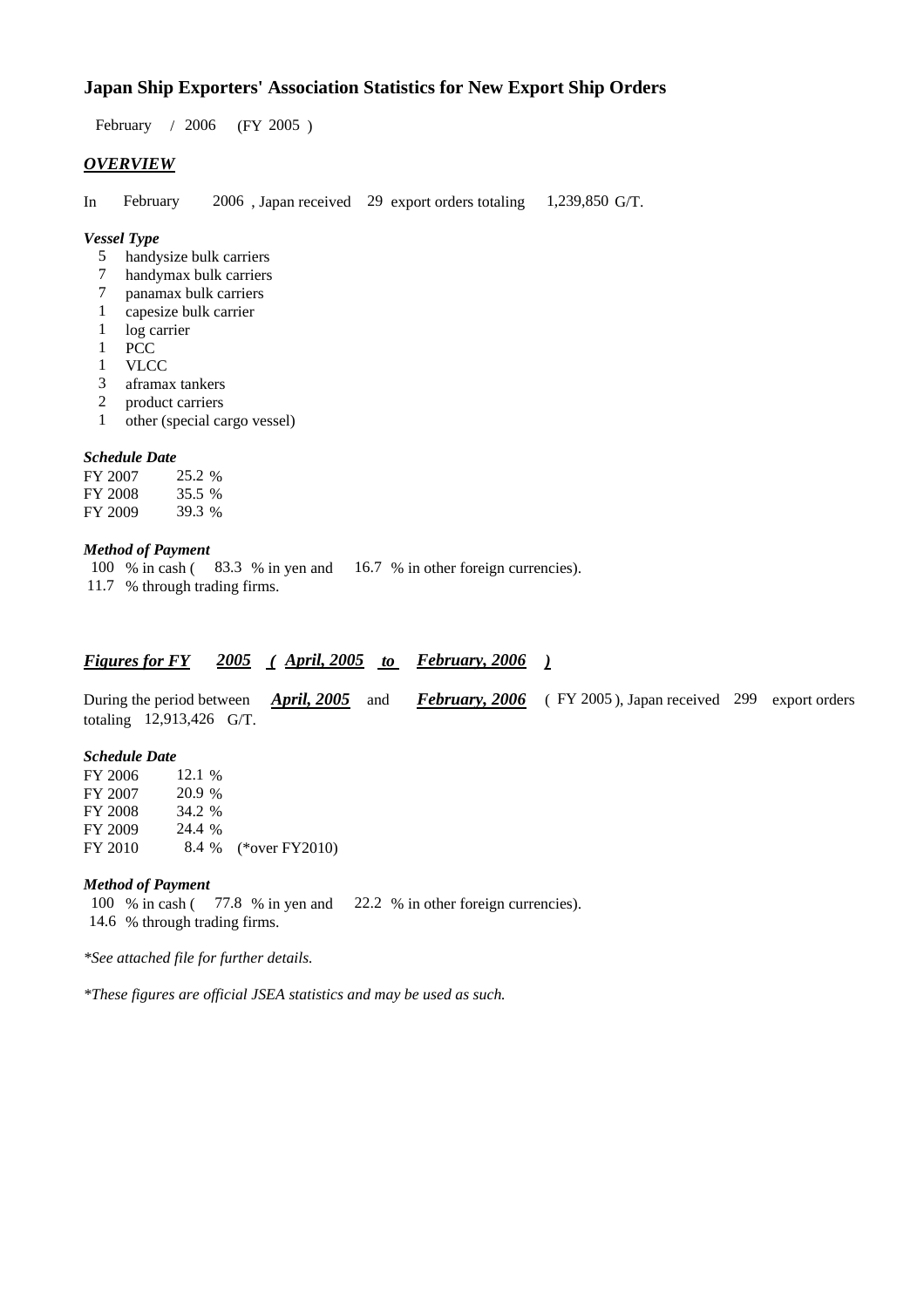### New Export Orders Placed in February 2006 (FY 2005) Based on Fiscal Year

JSEA (March 2006)

| Apr 04 to Mar 05<br>Description |     | Apr $05$ to Oct $05$ |     | November 2005 |     | December 2005 |     | January 2006 |     | February 2006 |     | Apr 05 to Feb 06 |     | Jan 06 to Feb 06 |                 |            |
|---------------------------------|-----|----------------------|-----|---------------|-----|---------------|-----|--------------|-----|---------------|-----|------------------|-----|------------------|-----------------|------------|
|                                 | No. | G/T                  | No. | G/T           | No. | G/T           | No. | G/T          | No. | G/T           | No. | G/T              | No. | G/T              | No.             | G/T        |
| <b>General Cargos</b>           | 24  | 773,050              | 22  | 610.650       |     | 51,700        |     | 17.300       | 01  |               |     |                  | 26  | 679.650          |                 |            |
| <b>Bulk Carriers</b>            | 190 | 10,093,100           | 120 | 5,713,470     | 20  | 923,596       | 17  | 1,051,050    | 18  | 619,450       | 22  | 810,450          | 197 | 9.118.016        | 40              | 1,429,900  |
| Tankers                         | 107 | 7.705.970            | 50  | 1,763,710     |     | 492,700       |     | 128,100      | 41  | 301,850       |     | 422,400          | 75  | 3,108,760        | 10 <sub>l</sub> | 724,250    |
| <b>Combined Carriers</b>        |     |                      |     |               |     |               |     |              |     |               |     |                  |     |                  |                 |            |
| Others                          |     |                      |     |               |     |               |     |              |     |               |     | 7.000            |     | 7.000            |                 | 7.000      |
| Total                           | 321 | 18,572,120           | 192 | 8,087,830     | 34  | 1,467,996     | 22  | .196,450     | 22  | 921,300       | 29  | 1,239,850        | 299 | 12,913,426       |                 | 2,161,150  |
| $FY 2005 / FY 2004$ (%)         |     | $*71.2$              |     | 77.2          |     | 90.1          |     | 37.0         |     | 79.6          |     | 206.6            |     | 75.5             |                 | ** $123.0$ |
| In CGT                          |     | 8,604,363            |     | 4,345,686     |     | 837,209       |     | 504,700      |     | 517,070       |     | 567,570          |     | 6,772,235        |                 | 1,084,640  |

*Figures for shipbuilding orders of 500 G/T and over for export as steel vessels placed with JSEA members are covered.*

\*FY 2004/FY2003

\*\*Calendar Year 2004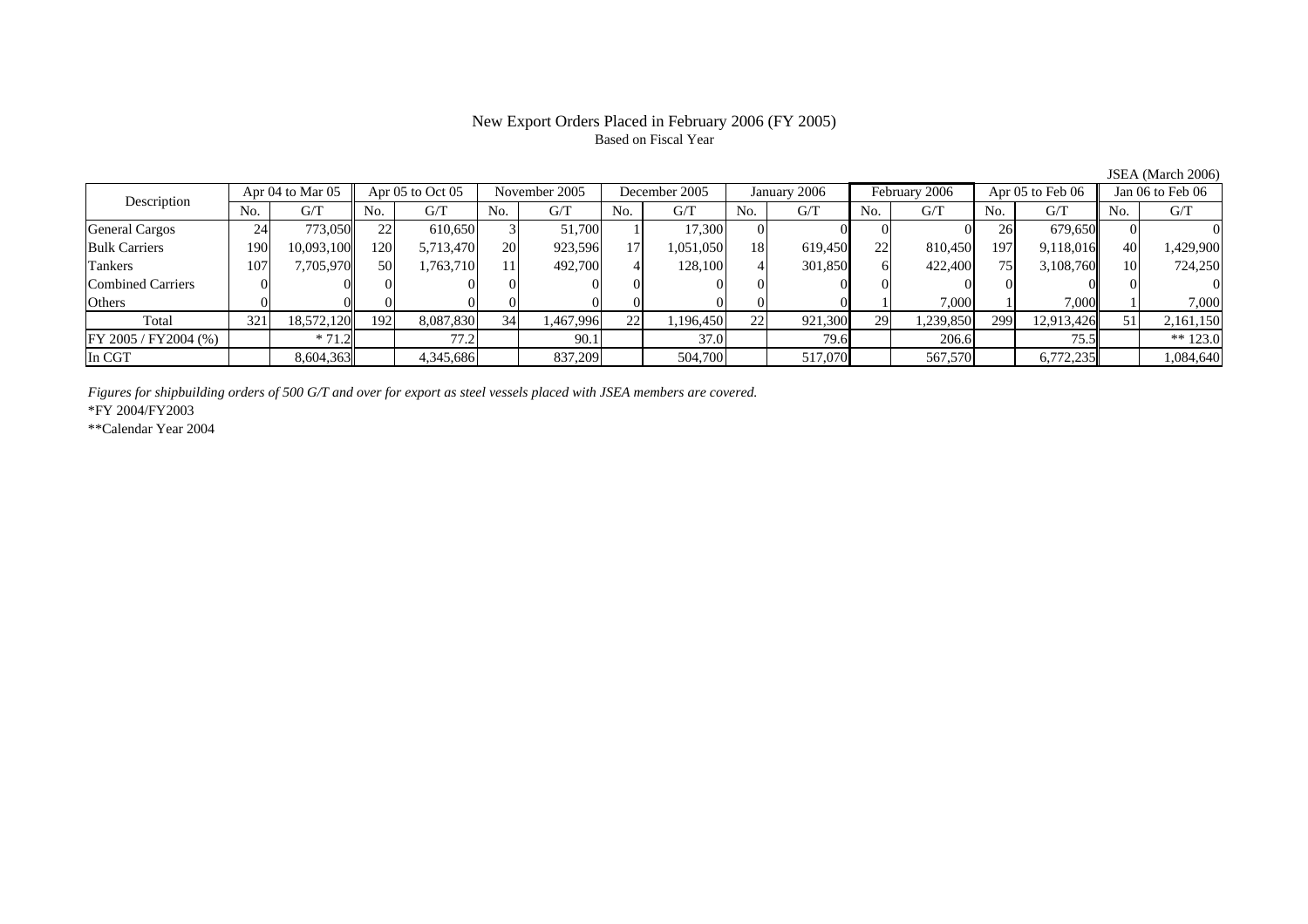# Based on Fiscal Year

Description Apr 04 to Mar 05 Apr 05 to Oct 05 November 2005 December 2005 January 2006 February 2006 Apr 05 to Feb 06 Jan 06 to Feb 06<br>No. 1 G/T No. 1 G/T No. 1 G/T No. 1 G/T No. 1 G/T No. 1 G/T No. 1 G/T No. 1 G/T No. 1 G No.  $G/T$ T || No. | G/T || No. | G/T || No. | G/T || No. | G/T || G/T || No. | G/T || No. | G/T || No. | G/T General Cargos ( 17 | 523,454|| 15 | 583,354 | 1 | 75,246| 0 | 0 | 2 | 17,169| 1 | 6,395| 19| 682,164|| 3 | 23,564 Bulk Carriers 199 8,549,973 119 5,087,940 20 978,589 8 288,896 31 1,469,529 21 867,502 199 8,692,456 52 2,337,031 Tankers 788| 4,255,978|| 38| 2,427,170| 7| 215,992| 3| 438,839| 6| 311,151| 6| 407,311| 60| 3,800,463|| 12| 718,462 Combined Carriers 0 0 0 0 0 0 0 0 0 0 0 0 0 0 0 0 **Others** s and  $1$  115,875 0 0 0 0 0 0 0 0 0 0 0 0 0 0 Total 2955| 13,445,280|| 172| 8,098,464| 28| 1,269,827| 11| 727,735| 39| 1,797,849| 28| 1,281,208| 278| 13,175,083|| 67| 3,079,057 FY 2005 / FY2004 (%) \* 116.6 107.2 113.3 136.5 126.1 98.2 110.3 \*\* 112.8 In CGT6,731,127 3,807,309 582,664 327,585 863,609 644,585 6,225,752 1,508,194

*Deliveries of new shipbuilding orders of 500 G/T and over for export as steel vessels placed with JSEA members are covered.*

\*FY 2004/FY2003

\*\*Calendar Year 2004

JSEA (March 2006)

# Export Ships Delivered in February 2006 (FY 2005)